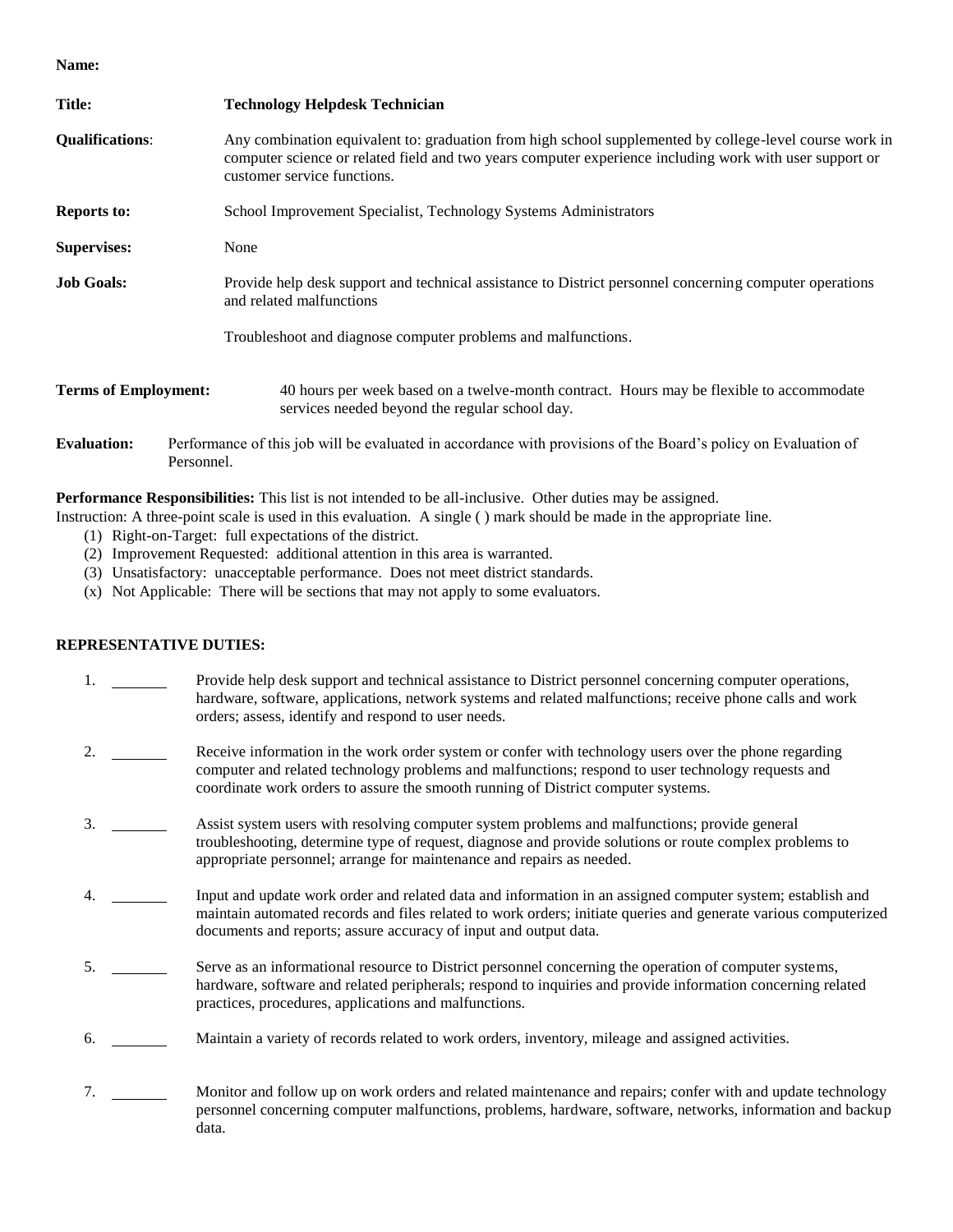| 8.       | Operate computers, peripherals and a variety of specialized software; set up computer equipment for staff and<br>student use as directed; check in and out software and equipment as needed.                                                                                                                        |
|----------|---------------------------------------------------------------------------------------------------------------------------------------------------------------------------------------------------------------------------------------------------------------------------------------------------------------------|
| 9.       | Prepare computer equipment for staff/student use; install software and hardware and observe elements of the<br>computer for evidence of incorrect performance; connect work stations to network server and assure access to<br>system information and files; upgrade and update computer software and applications. |
|          | Assist with troubleshooting, diagnosing and resolving computer hardware and software malfunctions as<br>directed; install and update software as needed.                                                                                                                                                            |
|          | Compose and distribute handouts, e-mails and other correspondence related to assigned technology functions;<br>maintain informational documents in support of help desk operations.                                                                                                                                 |
| $12. \_$ | Provide training to District staff concerning the operation of various computer software as assigned.                                                                                                                                                                                                               |
|          | Attend and participate in various meetings as assigned.                                                                                                                                                                                                                                                             |
| 14.      | Travel to work sites for the purpose of supporting users or receiving training.                                                                                                                                                                                                                                     |
| 15.      | Perform related duties as assigned.                                                                                                                                                                                                                                                                                 |
|          | Attendance                                                                                                                                                                                                                                                                                                          |
|          | Punctuality                                                                                                                                                                                                                                                                                                         |
|          | Dependability                                                                                                                                                                                                                                                                                                       |
| 19.      | Relationship with Other Personnel                                                                                                                                                                                                                                                                                   |
| 20.      | Relationship with Students/Public                                                                                                                                                                                                                                                                                   |
| 21.      | Quality of Work                                                                                                                                                                                                                                                                                                     |
| 22.      | Cooperation                                                                                                                                                                                                                                                                                                         |
|          | Work Habits (Neatness, Speed, Etc.)                                                                                                                                                                                                                                                                                 |
|          | School Ethics (Confidentiality, Loyalty)                                                                                                                                                                                                                                                                            |
| 25.      | Other                                                                                                                                                                                                                                                                                                               |

## **EVALUATION SUMMARY**

I believe that this employee's major strong points are:

| ι. |  |
|----|--|
| 2. |  |
| 3. |  |
| 4. |  |

I believe that the following are possible areas for focus for next year: